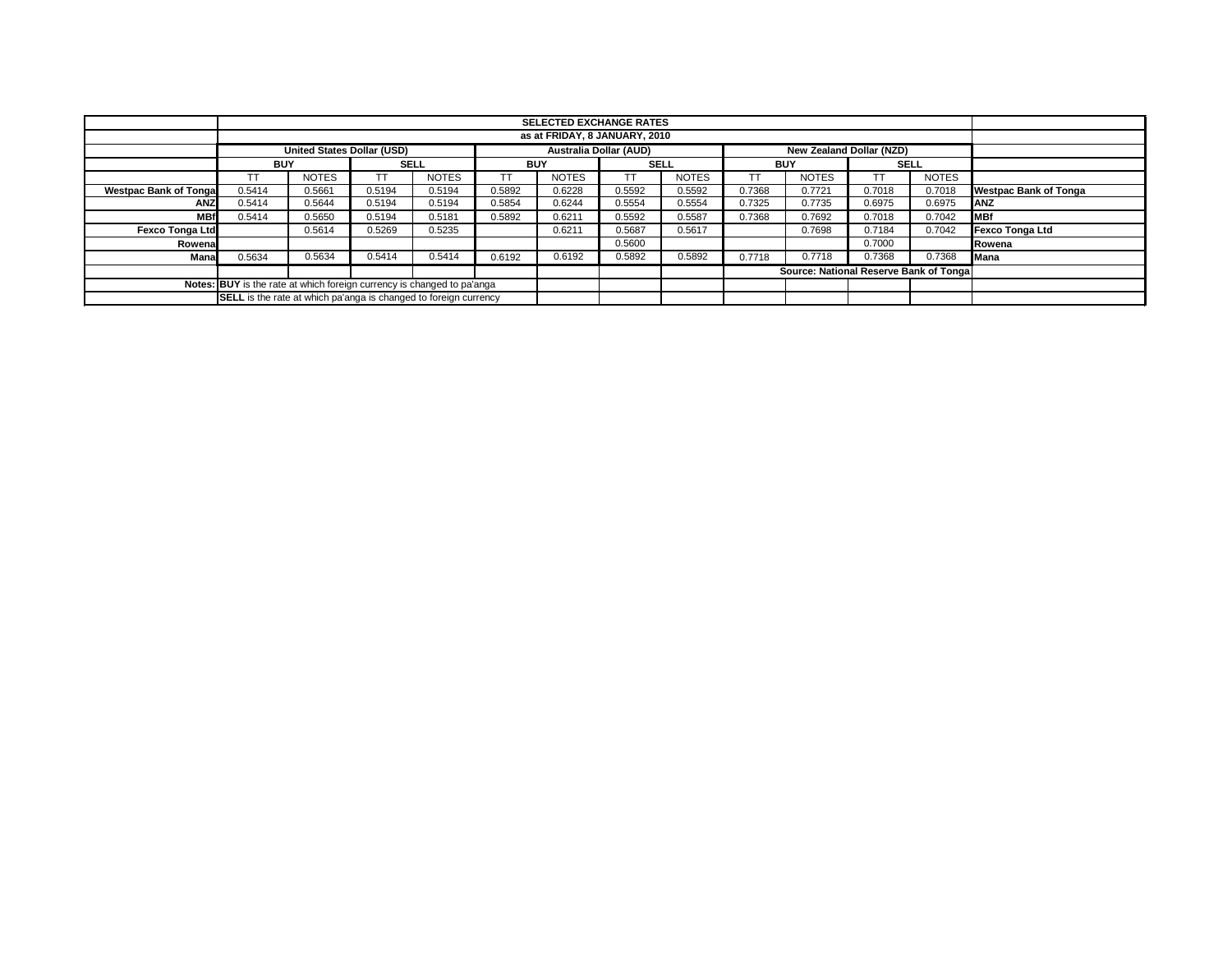|                                                                        |                                                                         | <b>SELECTED EXCHANGE RATES</b>    |        |              |           |                               |        |              |        |                                         |        |              |                              |
|------------------------------------------------------------------------|-------------------------------------------------------------------------|-----------------------------------|--------|--------------|-----------|-------------------------------|--------|--------------|--------|-----------------------------------------|--------|--------------|------------------------------|
|                                                                        | as at FRIDAY, 15 JANUARY, 2010                                          |                                   |        |              |           |                               |        |              |        |                                         |        |              |                              |
|                                                                        |                                                                         | <b>United States Dollar (USD)</b> |        |              |           | <b>Australia Dollar (AUD)</b> |        |              |        | <b>New Zealand Dollar (NZD)</b>         |        |              |                              |
|                                                                        | <b>BUY</b>                                                              |                                   |        | <b>SELL</b>  |           | <b>BUY</b>                    |        | <b>SELL</b>  |        | <b>BUY</b>                              |        | <b>SELL</b>  |                              |
|                                                                        | ТT                                                                      | <b>NOTES</b>                      | TT     | <b>NOTES</b> | <b>TT</b> | <b>NOTES</b>                  | ТT     | <b>NOTES</b> |        | <b>NOTES</b>                            |        | <b>NOTES</b> |                              |
| <b>Westpac Bank of Tonga</b>                                           | 0.5453                                                                  | 0.5704                            | 0.5233 | 0.5233       | 0.5849    | 0.6181                        | 0.5549 | 0.5549       | 0.7325 | 0.7674                                  | 0.6975 | 0.6975       | <b>Westpac Bank of Tonga</b> |
| <b>ANZ</b>                                                             | 0.5454                                                                  | 0.5684                            | 0.5234 | 0.5234       | 0.5819    | 0.6209                        | 0.5519 | 0.5519       | 0.7282 | 0.7692                                  | 0.6932 | 0.6932       | <b>ANZ</b>                   |
| <b>MBf</b>                                                             | 0.5453                                                                  | 0.5714                            | 0.5233 | 0.5236       | 0.5849    | 0.6173                        | 0.5549 | 0.5556       | 0.7325 | 0.7692                                  | 0.6975 | 0.6993       | <b>MBf</b>                   |
| <b>Fexco Tonga Ltd</b>                                                 |                                                                         | 0.5657                            | 0.5294 | 0.5291       |           | 0.6177                        | 0.5637 | 0.5587       |        | 0.7652                                  | 0.7136 | 0.6993       | Fexco Tonga Ltd              |
| Rowena                                                                 |                                                                         |                                   |        |              |           |                               | 0.5600 |              |        |                                         | 0.7000 |              | Rowena                       |
| Melie Mei Langi                                                        |                                                                         | 0.5780                            |        | 0.5236       |           | 0.6289                        |        | 0.5556       |        | 0.7813                                  |        | 0.6993       | Melie Mei Langi              |
| Mana                                                                   | 0.5673                                                                  | 0.5673                            | 0.5453 | 0.5453       | 0.6149    | 0.6149                        | 0.5849 | 0.5849       | 0.7675 | 0.7675                                  | 0.7325 | 0.7325       | Mana                         |
| <b>MoneyGram</b>                                                       | 0.5558                                                                  |                                   | 0.5175 |              | 0.5988    |                               | 0.5545 |              | 0.7670 |                                         | 0.6922 |              | MoneyGram                    |
|                                                                        |                                                                         |                                   |        |              |           |                               |        |              |        | Source: National Reserve Bank of Tongal |        |              |                              |
| Notes: BUY is the rate at which foreign currency is changed to pa'anga |                                                                         |                                   |        |              |           |                               |        |              |        |                                         |        |              |                              |
|                                                                        | <b>SELL</b> is the rate at which pa'anga is changed to foreign currency |                                   |        |              |           |                               |        |              |        |                                         |        |              |                              |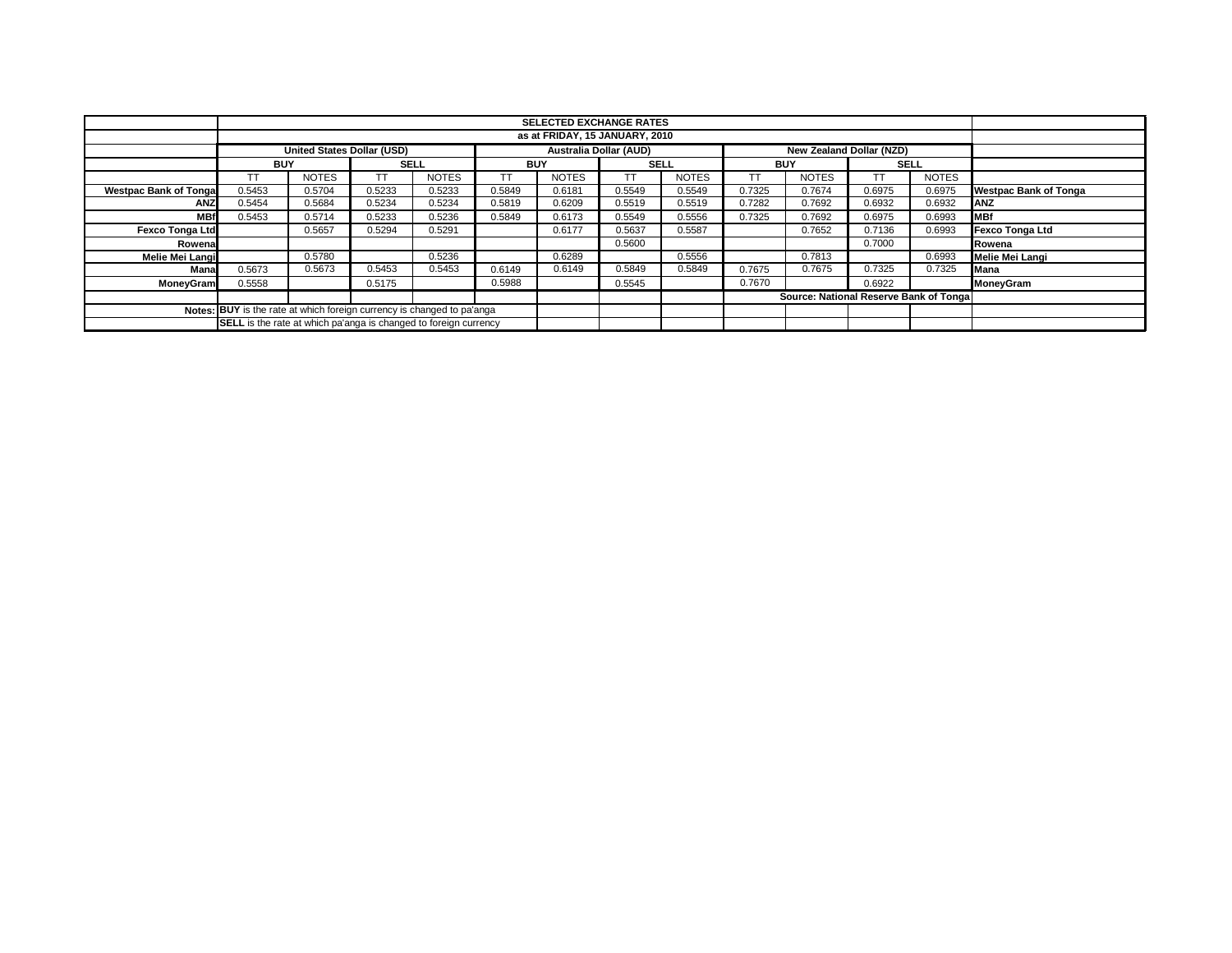|                                                                        |                                                                                                |              |             |              |            | <b>SELECTED EXCHANGE RATES</b> |             |              |            |                                        |        |              |                              |
|------------------------------------------------------------------------|------------------------------------------------------------------------------------------------|--------------|-------------|--------------|------------|--------------------------------|-------------|--------------|------------|----------------------------------------|--------|--------------|------------------------------|
|                                                                        |                                                                                                |              |             |              |            |                                |             |              |            |                                        |        |              |                              |
|                                                                        | <b>Australia Dollar (AUD)</b><br><b>United States Dollar (USD)</b><br>New Zealand Dollar (NZD) |              |             |              |            |                                |             |              |            |                                        |        |              |                              |
|                                                                        | <b>BUY</b>                                                                                     |              | <b>SELL</b> |              | <b>BUY</b> |                                | <b>SELL</b> |              | <b>BUY</b> |                                        |        | <b>SELL</b>  |                              |
|                                                                        | TT.                                                                                            | <b>NOTES</b> | TT          | <b>NOTES</b> | TТ         | <b>NOTES</b>                   | TT          | <b>NOTES</b> | TΤ         | <b>NOTES</b>                           | ТT     | <b>NOTES</b> |                              |
| <b>Westpac Bank of Tonga</b>                                           | 0.5360                                                                                         | 0.5608       | 0.5140      | 0.5140       | 0.5925     | 0.6265                         | 0.5625      | 0.5625       | 0.7497     | 0.7863                                 | 0.7147 | 0.7147       | <b>Westpac Bank of Tonga</b> |
| <b>ANZ</b>                                                             | 0.5364                                                                                         | 0.5594       | 0.5144      | 0.5144       | 0.5889     | 0.6279                         | 0.5589      | 0.5589       | 0.7457     | 0.7867                                 | 0.7107 | 0.7107       | <b>ANZ</b>                   |
| <b>MBf</b>                                                             | 0.5360                                                                                         | 0.5618       | 0.5140      | 0.5128       | 0.5925     | 0.6250                         | 0.5625      | 0.5618       | 0.7497     | 0.7874                                 | 0.7147 | 0.7143       | <b>MBf</b>                   |
| <b>Fexco Tonga Ltd</b>                                                 |                                                                                                | 0.5564       | 0.5239      | 0.5208       |            | 0.6246                         | 0.5740      | 0.5649       |            | 0.7830                                 | 0.7341 | 0.7194       | <b>Fexco Tonga Ltd</b>       |
| Rowena                                                                 |                                                                                                |              |             |              |            |                                | 0.5600      |              |            |                                        | 0.7100 |              | Rowena                       |
| <b>Melie Mei Langi</b>                                                 |                                                                                                | 0.5682       |             | 0.5128       |            | 0.6369                         |             | 0.5618       |            | 0.7937                                 |        | 0.7143       | Melie Mei Langi              |
| Mana                                                                   | 0.5580                                                                                         | 0.5580       | 0.5360      | 0.5360       | 0.6225     | 0.6225                         | 0.5925      | 0.5925       | 0.7847     | 0.7847                                 | 0.7497 | 0.7497       | Mana                         |
| MoneyGram                                                              | 0.5547                                                                                         |              | 0.5164      |              | 0.6065     |                                | 0.5615      |              | 0.7844     |                                        | 0.7078 |              | MoneyGram                    |
|                                                                        |                                                                                                |              |             |              |            |                                |             |              |            | Source: National Reserve Bank of Tonga |        |              |                              |
| Notes: BUY is the rate at which foreign currency is changed to pa'ang. |                                                                                                |              |             |              |            |                                |             |              |            |                                        |        |              |                              |
|                                                                        | <b>SELL</b> is the rate at which pa'anga is changed to foreign currenc                         |              |             |              |            |                                |             |              |            |                                        |        |              |                              |
|                                                                        |                                                                                                |              |             |              |            |                                |             |              |            |                                        |        |              |                              |
|                                                                        |                                                                                                |              |             |              |            |                                |             |              |            |                                        |        |              |                              |
|                                                                        |                                                                                                |              |             |              |            |                                |             |              |            |                                        |        |              |                              |
|                                                                        |                                                                                                |              |             |              |            |                                |             |              |            |                                        |        |              |                              |